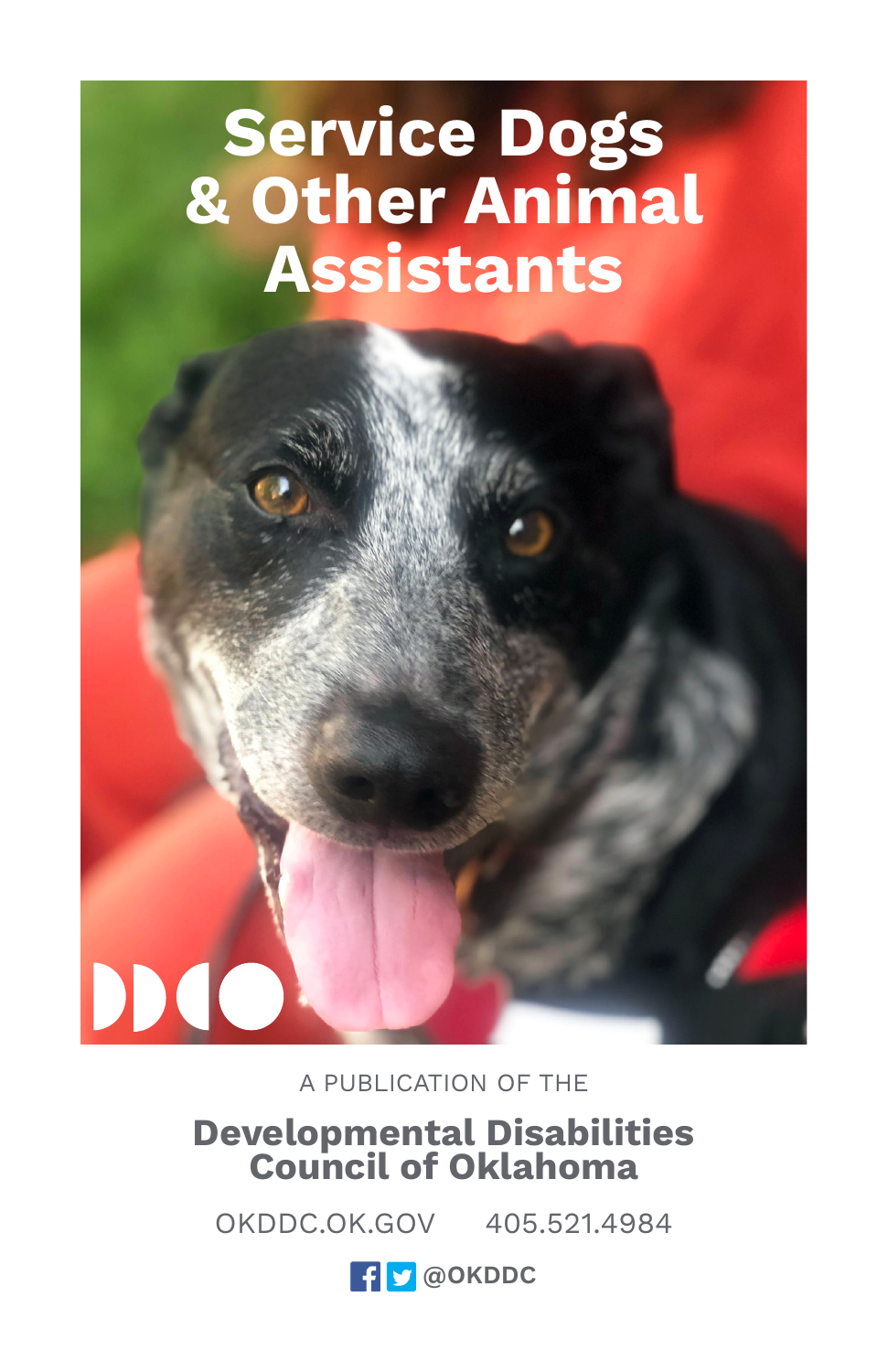- An individual's right to use service dogs is protected under the **Americans with Disabilities Act (ADA)**.
- A service animal must be **individually trained either by the person using the animal or a professional** trainer to complete specific tasks.
- A service dog may accompany their handler to **any building or facility where the public, program participants, customers, or clients are allowed.** This is not true for emotional support and therapy animals.
- Under the ADA, service animals are limited to dogs. However, entities must make reasonable policy modifications allowing for miniature horses if they have been individually trained to do work or perform tasks for individuals with disabilities.
- Persons using emotional support or therapy animals are not entitled to the same rights as service animals under the ADA.
- There is no national or state recognized certification, nor training standards for service animals.

#### **According to the ADA, a service animal is individually trained to perform tasks for the benefit of an individual with a disability. This includes physical, sensory, psychiatric, intellectual and other mental disabilities.**

|                                                                                            | <b>Service</b><br>Dog | <b>ESA</b> | <b>Therapy</b><br>Animal |
|--------------------------------------------------------------------------------------------|-----------------------|------------|--------------------------|
| <b>Protected under the ADA</b>                                                             | X                     |            |                          |
| May live with owner in housing even if there is a "no pets" policy                         | X                     | X          |                          |
| Visits places like hospitals and airports to provide therapeutic support to many<br>people |                       | X          | X                        |
| Handlers encourage people to pet their dogs to encourage socializing                       |                       | x          | X                        |
| Are individually trained to perform specific task for person with disability               | x                     |            |                          |
| Primary function is to provide daily, emotional support through companionship              |                       | x          |                          |
| Subject to state laws on animal vaccinations                                               | X                     | X          | x                        |

#### **Handler's Rights & Responsibilities**

- Handlers can be asked only two questions regarding a service dog:
	- 1) Is this dog required because of a disability?
	- 2) What task has this dog been trained to do?
- Service dogs are not required to wear a vest or badge while working nor does the handler have to provide a special license.
- A doctor's note does not transform a pet into a service animal.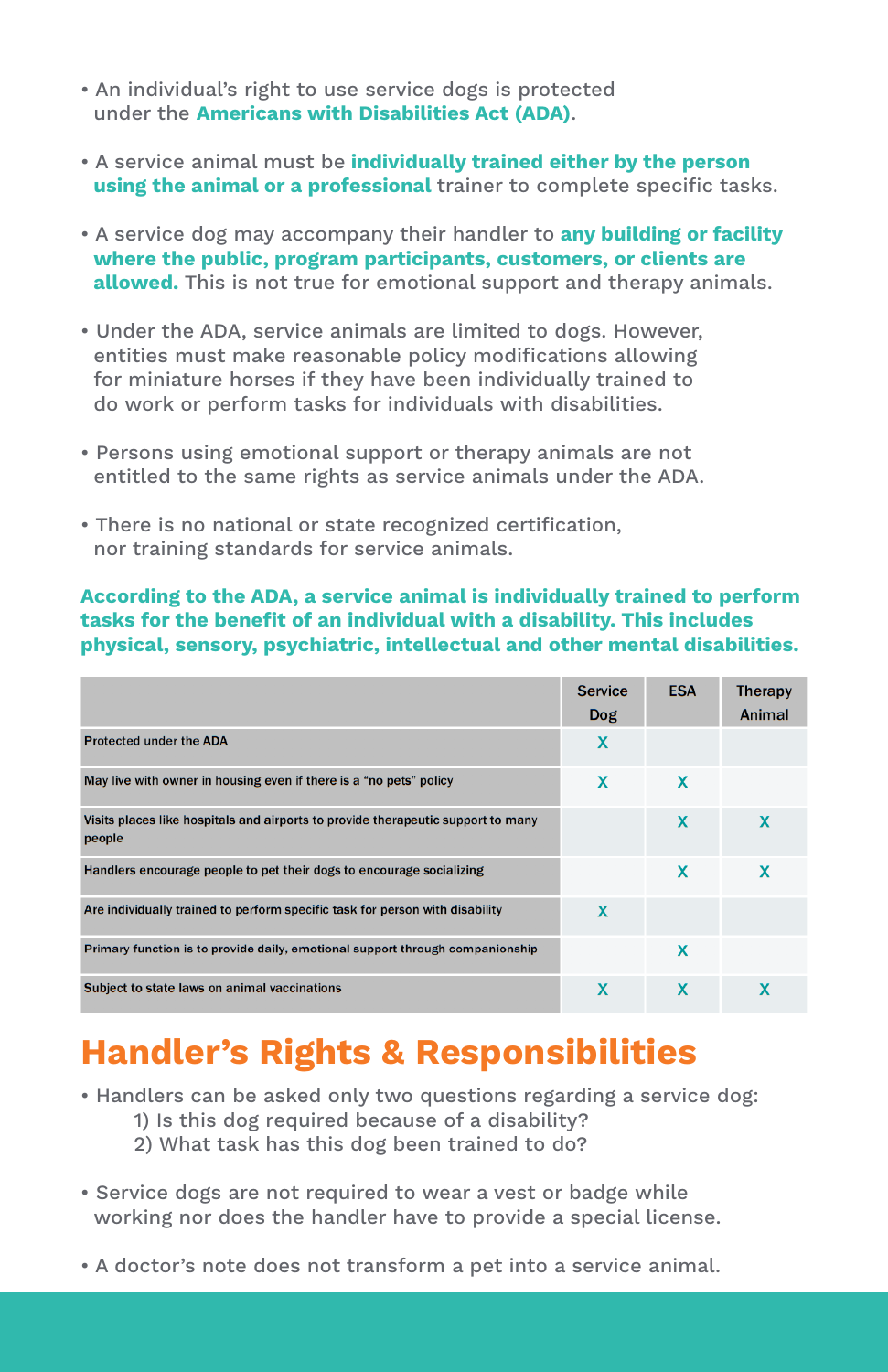- The animal should be vaccinated in accordance with state & local laws.
- The handler is responsible for the care and supervision of their service dog. If a service dog behaves poorly and the person with a disability does not control the dog, a business can prohibit the dog from entering the property. Uncontrolled barking, growling, jumping, or running away from the handler are examples of unacceptable behavior for a service dog.
- The animal must be housebroken.
- If a public accommodation (hotel or lodging) normally charges individuals for the damage they cause, an individual with a disability may be charged for damage caused by their service dog.
- Numerous laws prohibit employment discrimination because of a disability. Employers are required to provide reasonable accommodation. Allowing an individual with a disability to have a service dog or an emotional support animal accompany them to work may be considered a reasonable accommodation. Both animals can be excluded from the workplace if they pose a direct or undue hardship.

#### **Emotional Support & Therapy Animals**

- **Emotional support animals (ESA) and therapy dogs are not considered service animals under the ADA**. These support animals provide companionship, relieve loneliness, and sometimes help with depression, anxiety, and certain phobias, but do not have special training to perform tasks assisting people with disabilities.
- ESA are not required to undergo specialized training and are not limited to working with people with disabilities.
- **Most public settings do not have to accommodate an emotional support animal** - they have no more rights than a pet.
- Therapy animals provide people with therapeutic contact to improve their physical, social, emotional, and/or cognitive functioning. They are often used in hospitals and long term care facilities and after community-wide disaster events.
- The Air Carrier Access Act (1990) allows service dogs and ESA to fly in the aircraft cabin with their handlers, free of charge. For ESA, you may be asked to provide a letter from a physician. The Air Carrier Access Act does not allow "service animals in training" in the cabin because "in training" status indicates they do not yet meet the legal definition of service animal.
- In Oklahoma, a landlord may request "reliable supporting documentation" **(OK House Bill 3282, 2018)**.